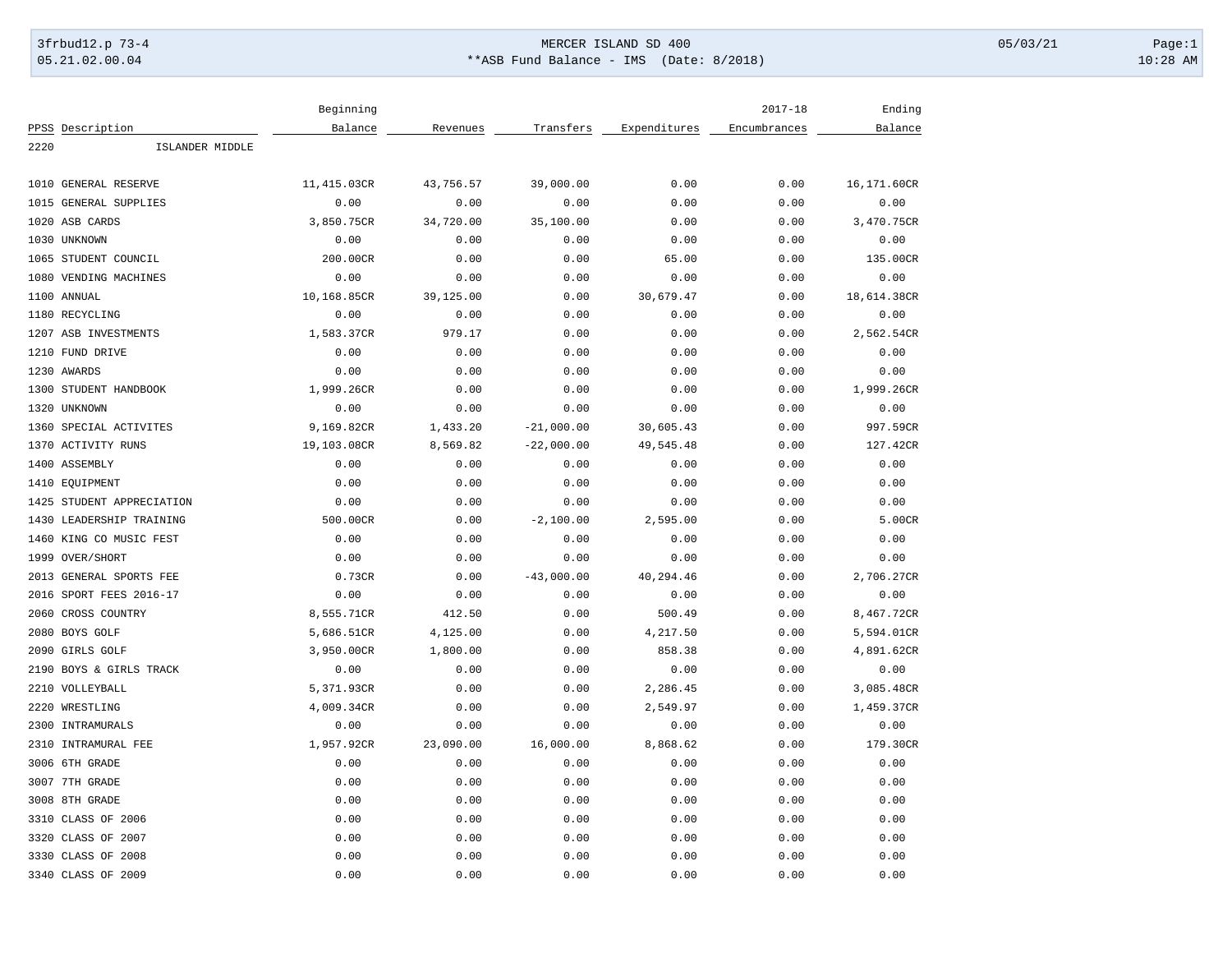## 3frbud12.p 73-4 Page:2 05.21.02.00.04 \*\*ASB Fund Balance - IMS (Date: 8/2018) 10:28 AM

|      |                                    | Beginning                          |            |                 |                                      | $2017 - 18$  | Ending             |
|------|------------------------------------|------------------------------------|------------|-----------------|--------------------------------------|--------------|--------------------|
|      | PPSS Description                   | Balance                            | Revenues   | Transfers       | Expenditures                         | Encumbrances | Balance            |
| 2220 | ISLANDER MIDDLE                    |                                    |            |                 |                                      |              |                    |
| 4020 | CHESS CLUB                         | 0.00                               | 0.00       | 0.00            | 0.00                                 | 0.00         | 0.00               |
|      | 4040 UNKNOWN                       | 0.00                               | 0.00       | 0.00            | 0.00                                 | 0.00         | 0.00               |
|      | 4050 BAND OPERATIONS               | 0.37CR                             | 6,506.00   | $-7,900.00$     | 14,325.27                            | 0.00         | 81.10CR            |
|      | 4052 MORNING JAZZ                  | 22,927.49CR                        | 8,490.00   | 7,900.00        | 0.00                                 | 0.00         | 23,517.49CR        |
|      | 4080 CHOIR                         | 0.00                               | 0.00       | 0.00            | 0.00                                 | 0.00         | 0.00               |
|      | 4105 DANCE CLUB                    | 0.00                               | 0.00       | 0.00            | 0.00                                 | 0.00         | 0.00               |
|      | 4120 DRAMA                         | 0.26CR                             | 0.00       | $-2,000.00$     | 1,912.92                             | 0.00         | 87.34CR            |
|      | 4195 GLOBAL CITIZENSHIP            | 0.00                               | 0.00       | 0.00            | 0.00                                 | 0.00         | 0.00               |
|      | 4250 MATH CLUB                     | 0.00                               | 0.00       | 0.00            | 0.00                                 | 0.00         | 0.00               |
|      | 4260 ORCHESTRA                     | 0.00                               | 0.00       | 0.00            | 0.00                                 | 0.00         | 0.00               |
|      | 4420 5TH GRADE ACTIVITY            | 0.00                               | 0.00       | 0.00            | 0.00                                 | 0.00         | 0.00               |
|      | 4430 NATURAL HELPERS               | 4,102.80CR                         | 0.00       | 0.00            | 0.00                                 | 0.00         | 4,102.80CR         |
|      | 4540 SCIENCE CLUB                  | 0.00                               | 0.00       | 0.00            | 0.00                                 | 0.00         | 0.00               |
|      | 4545 ROBOTICS CLUB                 | 2,318.47CR                         | 0.00       | 0.00            | 1,461.08                             | 0.00         | 857.39CR           |
|      | 4710 DESTINATION IMAGINATION       | 0.00                               | 0.00       | 0.00            | 0.00                                 | 0.00         | 0.00               |
|      | 6000 PRIVATE MONEYS                | 0.00                               | 0.00       | 0.00            | 0.00                                 | 0.00         | 0.00               |
|      | 6330 UNKNOWN                       | 0.00                               | 0.00       | 0.00            | 0.00                                 | 0.00         | 0.00               |
|      | 6360 UNKNOWN                       | 0.00                               | 0.00       | 0.00            | 0.00                                 | 0.00         | 0.00               |
|      | 6410 RED CROSS                     | 0.00                               | 0.00       | 0.00            | 0.00                                 | 0.00         | 0.00               |
|      | 6430 UNKNOWN                       | 0.00                               | 0.00       | 0.00            | 0.00                                 | 0.00         | 0.00               |
|      | 6510 UNKNOWN                       | 0.00                               | 0.00       | 0.00            | 0.00                                 | 0.00         | 0.00               |
|      | 6520 SHIFT TO SAFETY               | 0.00                               | 0.00       | 0.00            | 0.00                                 | 0.00         | 0.00               |
|      | 6700 UNKNOWN                       | 0.00                               | 0.00       | 0.00            | 0.00                                 | 0.00         | 0.00               |
|      | 6705 GLOBAL GIVING                 | 0.00                               | 1,047.00   | 0.00            | 1,047.00                             | 0.00         | 0.00               |
|      | 6710 WA CULTURAL EXCHANGE          | 0.00                               | 0.00       | 0.00            | 0.00                                 | 0.00         | 0.00               |
|      | 6720 UNKNOWN                       | 0.00                               | 0.00       | 0.00            | 0.00                                 | 0.00         | 0.00               |
|      | 6780 WORLD OUTSIDE MY SHOES        | 0.00                               | 0.00       | 0.00            | 0.00                                 | 0.00         | 0.00               |
|      | 6785 MIYFS                         | 0.00                               | 0.00       | 0.00            | 0.00                                 | 0.00         | 0.00               |
|      | 6820 MAKE A WISH FOUNDATION        | 0.00                               | 0.00       | 0.00            | 0.00                                 | 0.00         | 0.00               |
|      | 6825 FREE THE CHILDREN             | 0.00                               | 0.00       | 0.00            | 0.00                                 | 0.00         | 0.00               |
|      | *ISLANDER MIDDLE                   | 116,871.69CR                       | 174,054.26 | 0.00            | 191,812.52                           | 0.00         | 99,113.43CR        |
|      |                                    | ================================== |            | =============== | ____________________________________ |              | - ================ |
|      | *Restricted for Fund Purposes      | 116,871.69CR                       | 174,054.26 | 0.00            | 191,812.52                           | 0.00         | 99,113.43CR        |
|      | ---- *Associated Student Body Fund | 116,871.69CR                       | 174,054.26 | 0.00            | 191,812.52                           | 0.00         | 99,113.43CR        |